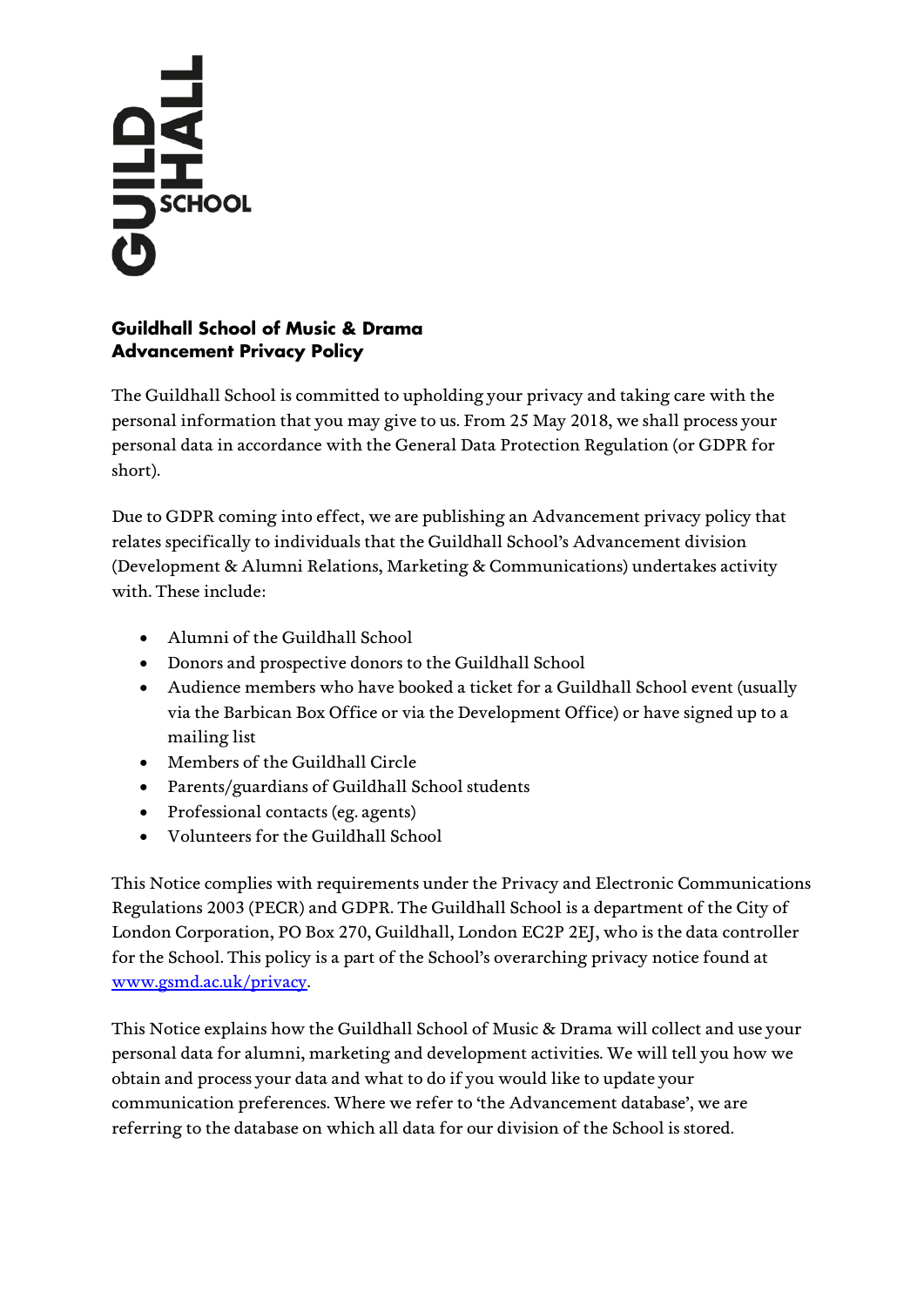# **Why do we hold your information?**

We are a world-leading conservatoire and drama school, offering young people an inspiring environment in which to develop as artists. To continue to do this, we need to know about the people who interact with us, and we want to be able to tell people about the work we do.

The data that we hold is used by the Advancement office to shape and inform our activities, so that we can provide you with opportunities to be involved in the vibrant community of the Guildhall School. Marketing, alumni relations and fundraising materials that we might share with you include information about upcoming performances, our activities and their impact, our news, events, and fundraising appeals, and other ways you can get involved with the School.

## **How do we collect data?**

We collect information about you from a number of sources:

- Directly from you, when you join a mailing list, sign up for a Development or alumni event, make a donation, volunteer, make a request through the Advancement office or otherwise provide us with your personal information.
- If you book a ticket for a Guildhall School event via the Barbican box office and ask to be added to our mailing list, your data will be passed to us securely. The City of London is the data controller for both the Barbican and the Guildhall School; you can find the [City of London privacy policy here.](http://www.cityoflondon.gov.uk/privacy)
- If you make a gift to the Guildhall School via the Charities Aid Foundation or the British Schools & Universities Foundation, your data will be passed on to us securely in order to administrate your gift.
- Your information may be shared with us by independent event organisers, for example the fundraising site *Just Giving* and *EventBrite*. These third parties will only share your data with us when you have indicated that you wish to be contacted by us, or where it is required as part of processing your gift/booking. You may like to read their Privacy Policy when you provide your information to understand fully how they will process your data.
- If an existing supporter or volunteer gives us your data and suggests we get in touch, we will first establish a legal basis to do so, and then provide you with full details of how we use your data and your rights on first point of contact.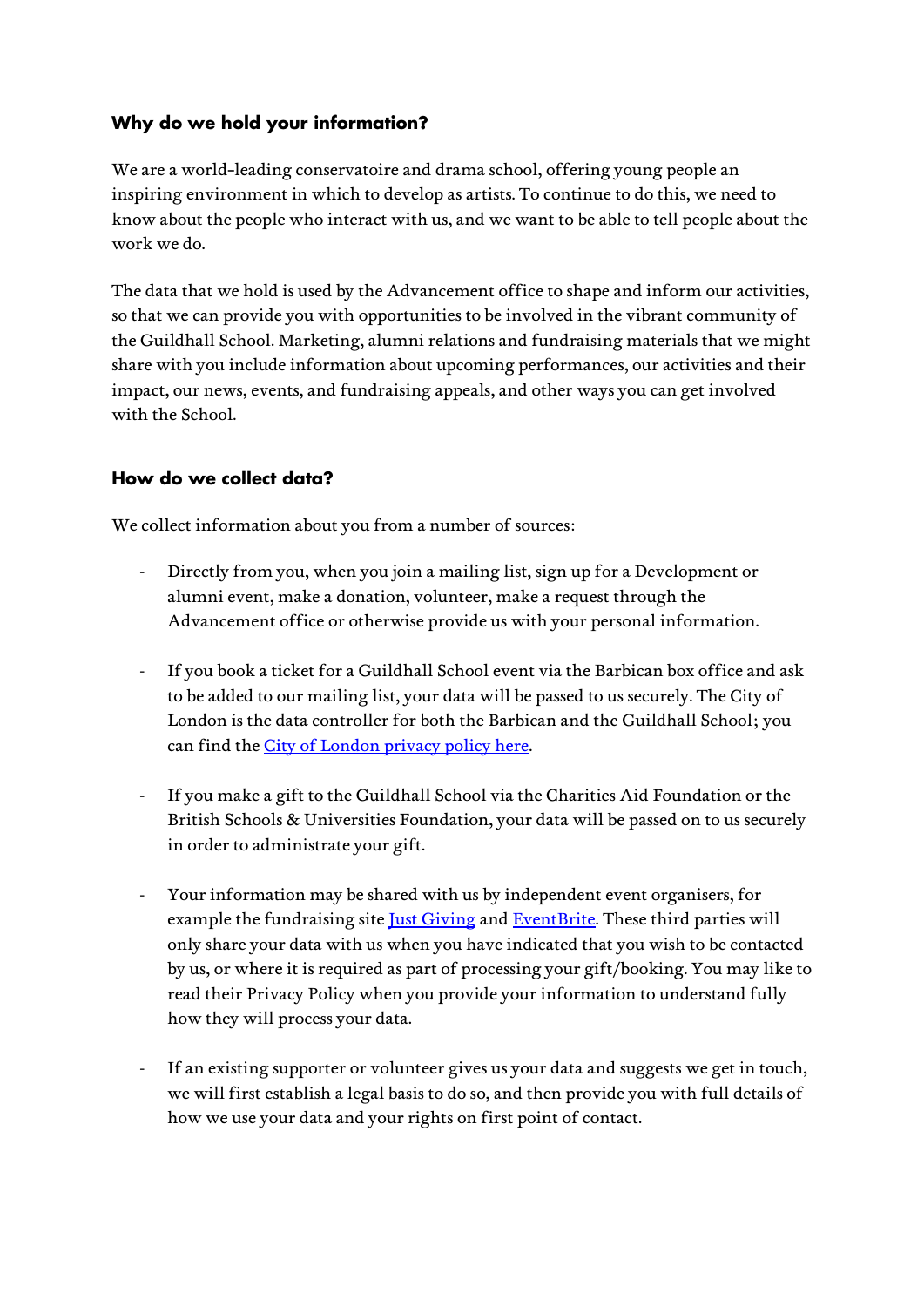- We may also receive information about you from publically available sources, such as Linkedin or a news article.

## **What will we use it for?**

We use your data for a range of purposes, including:

- To send you timely, relevant and appropriate messages about the work of the Guildhall School. This may include e-newsletters, events guides and personal invitations.
- To carry out administrative tasks, or to uphold our legal obligations. For example, recording gift aid claims or upholding donor requests in regard to public crediting.
- For statutory and regulatory compliance, for example if the data is required by the National Crime Agency.
- To make appropriate requests for philanthropic support, helping us to raise more money, more cost effectively, and more respectfully than we otherwise could. In order to do this, we may carry out research, profiling and wealth screening, to ensure the best possible experience for prospective supporters. Please see below for further information about these processes.
- In order to comply with the Charity Commission Regulations, we may use your data to perform due diligence research in order to ensure donation funds do not present an ethical or reputational risk to the School.
- We may use your data to help us to understand how to send targeted information, based on demographic, geographical and social information, and any interests you have told us about. This helps us to produce cost effective and relevant mass communications.

## **Research**

We may use your data to conduct in-house research, augmenting the data we hold through publically available information sources such as media, professional networks, Companies House or publically directed social media posts (eg. Twitter). Some research, such as duediligence, is a legal requirement in order to comply with Charity Commission regulations (as detailed above).

## **Profiling**

We may use profiling to assess the likelihood that you may be interested in hearing from us, and engaging with the work we do to develop outstanding young artists. We may analyse financial, philanthropic and other data we hold to tailor our engagement with you.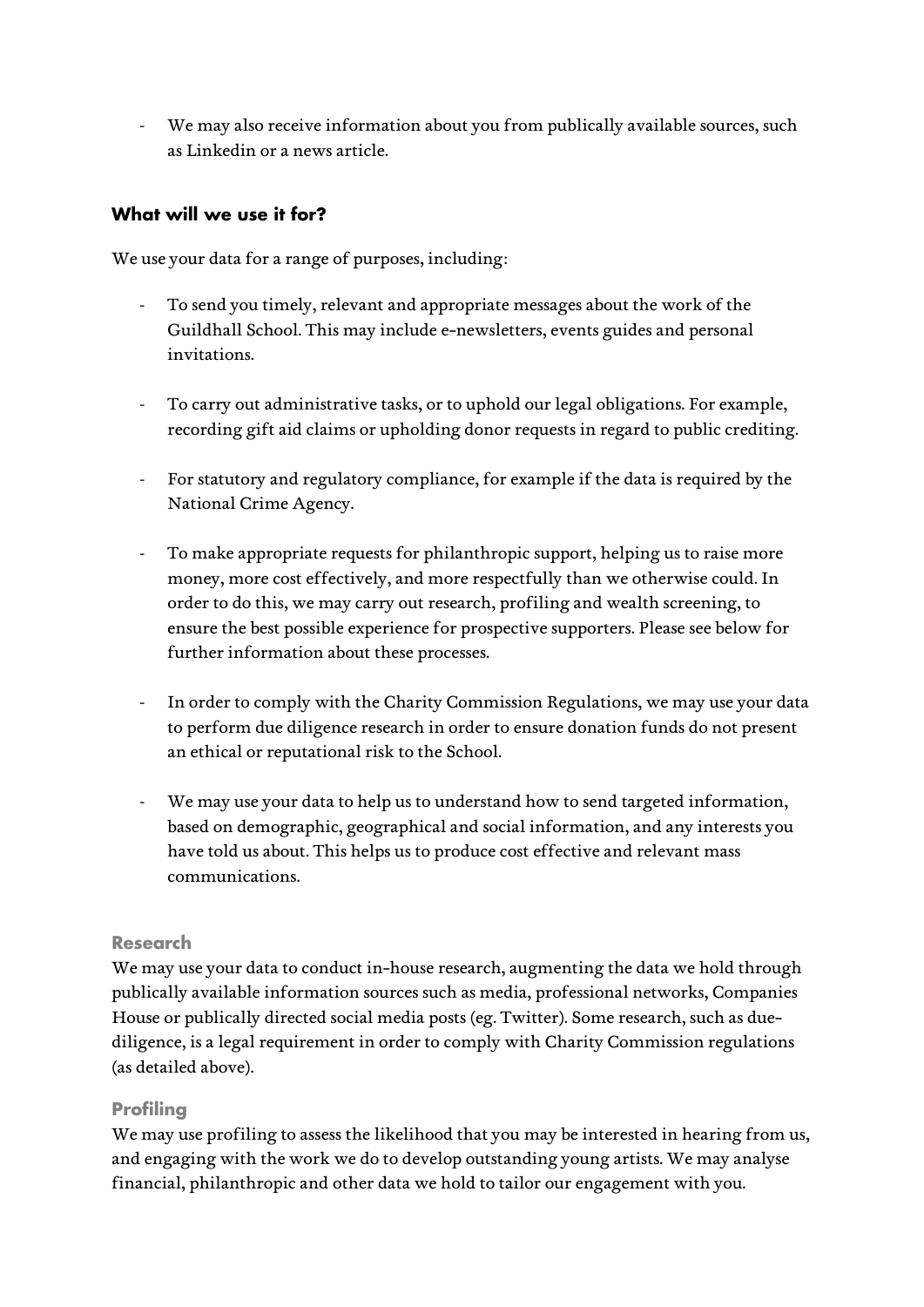### **Wealth Screening**

We may on occasion use wealth screening to help us identify people who may be able to support us with a philanthropic gift. Wealth screening is a service used widely in the charity sector to improve fundraising activity by gaining a better understanding of our supporters, and ensuring we approach prospective donors in an appropriate way. Trusted third-party organisations who carry out these tasks on the School's behalf (eg. Factary) are heavily regulated by the ICO and any wealth screening activity carried out is done so securely and in compliance with data protection legislation.

You have a specific right to ask us not to carry out these kinds of data processing, though we hope that by doing so, we will ensure a better and more tailored experience for you. If you do not want your data to be processed in a specific way, please see details of how to let us know below.

## **What data do we collect?**

Personal data held and processed by the Development, Alumni and Marketing Departments may include:

- Biographical information including your name, gender and date of birth
- Contact details such as address, email and phone number, and your communication preferences
- Employment details, history and biographies where relevant to our needs
- Your relationship to Guildhall School staff, students alumni or donors
- A record of any correspondence you have had with the Advancement office
- Registration, booking details and attendance at Guildhall School events
- Current areas of interests and hobbies where relevant to our needs
- Information from publicly available sources such as media articles
- Financial information and interest in philanthropy, where relevant to our needs
- Family and partner/spousal details where relevant to our needs
- Information you have chosen to share via online services such as Linkedin or Just Giving

In addition;

**If you are a donor, volunteer or Guildhall Circle member:**

We may also collect:

- Details of volunteering activity you have undertaken on behalf of the Guildhall School
- Donation history, fundraising appeals and proposals
- Information about how you would like your donation to be credited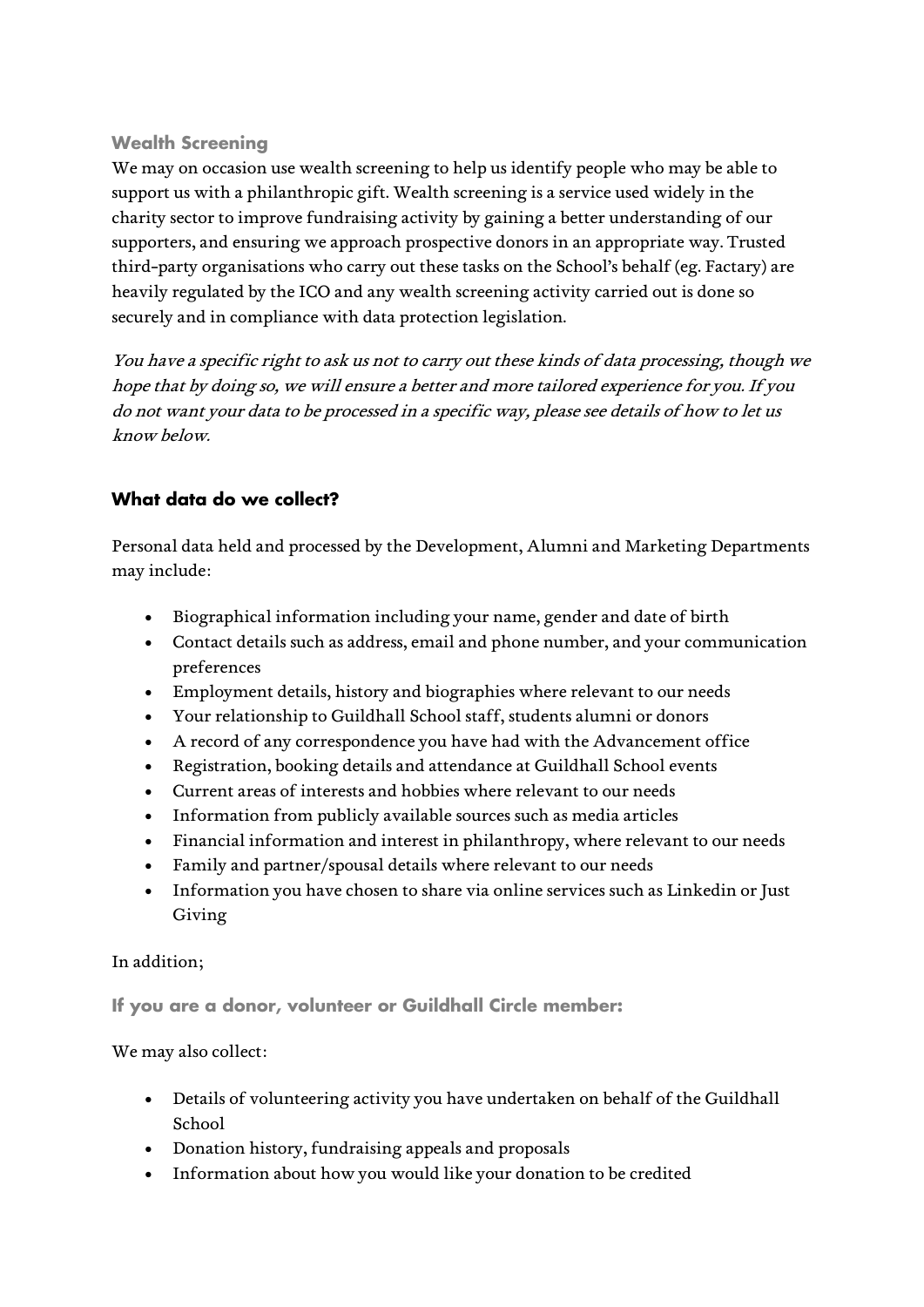• If you are a regular donor and pay by direct debit, we may hold your bank details

We will also use your data to administer donations, volunteering programmes, and membership of the Guildhall Circle where relevant.

**If you are a parent/guardian:**

We may also collect:

- Details of your relationship to a student/former student
- Information about the course of study undertaken by the related student

**If you are an alumnus/alumna:** 

If you were a full time or part time student on any of the senior programmes at Guildhall we consider you as alumni. After you complete or leave your course, your information will be transferred to the Advancement database from the Student Records system. After your expected Graduation year, the Advancement database becomes the primary record of your ongoing relationship with the School.

The student name and course of Junior Guildhall students will be retained as an institutional record only. Junior Guildhall students are invited to join the alumni community and pass on their details once they leave Junior Guildhall at the age of 18.

#### **What data do we collect?**

In addition to the details mentioned in this policy, if you are alumni we may also hold the following information on your record:

- Information about the course/courses that you enrolled on or completed
- Details of volunteering activity you have undertaken on behalf of the Guildhall School or your interest in volunteering

## **Why do we collect it?**

In particular for alumni, we will use data to ensure that communications, invitations and information you receive from us is targeted and relevant. For example, you may receive specific communications about alumni activity in your geographical region, or that is relevant to your area of study.

In accordance with your communication preferences we may email or post you invitations to alumni events such as reunions, careers networking events, surveys, lectures or shows, and mail you our alumni magazine and e-newsletter.

On a one-to-one basis, we may get in touch if we have a particular request, such as hosting a masterclass, completing an interview or asking your permission to share your successes or achievements with fellow alumni.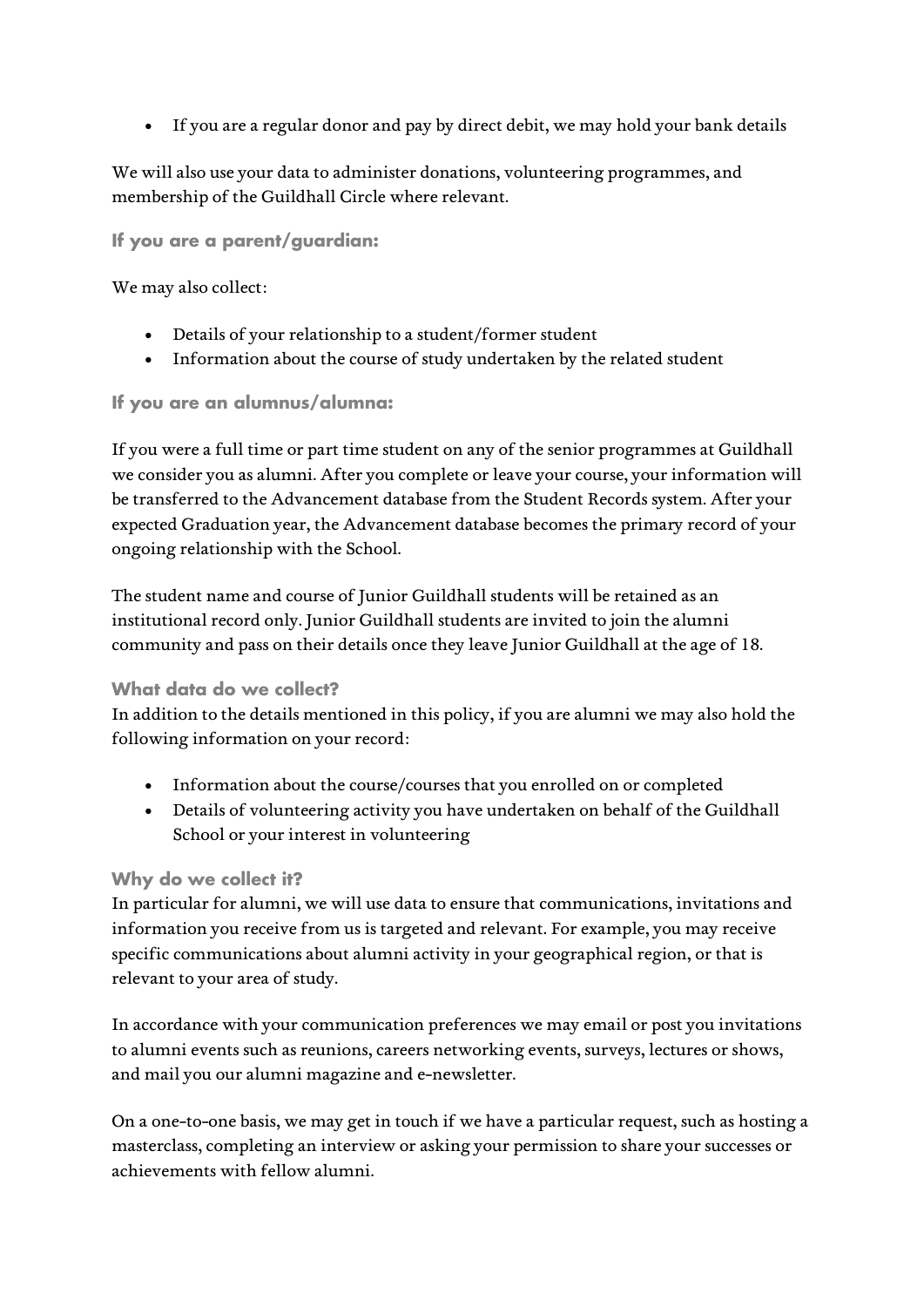# **Special category data**

Special category data such as medical information or access needs will be stored by the School only if you give us permission to do so. This information is stored securely and is only accessed by key staff who will use this information to ensure you have the best possible interaction with the School. This data will only be held for as long as we have a relationship with you (see data retention below).

# **Legal basis and legitimate interests**

The law requires us to tell you the legal basis on which we process your data.

Some activities (for example, sending you emails which promote the School's interests) require your consent. If the law requires your consent to process data in a certain way then we will obtain it before carrying out that activity.

Other activities are carried out to fulfil a contract or agreement (for example, sending you tickets for an event you have booked). If a contract is in place then we will process your data based on that contract.

In some circumstances the law requires us to disclose information to another party. An example is the reclaim of tax on Gift Aid. If you Gift Aid a donation, then we are required to tell HMRC the name and postcode of the donor and the date(s) and amount(s) of any such donation, otherwise we unable to claim Gift Aid on your gift.

We may also process your data because we have a legitimate need to do so in order to deliver our alumni services, fundraising and event marketing. We may only do so if we can demonstrate a business need, and so long as your 'interests or your fundamental rights and freedoms are not overriding'. Practically speaking, this means we carry out an exercise to check that we will not cause you harm by processing your data, that the processing is not overly intrusive and that we only do so in a way which is described in this privacy notice. An example is where a current supporter suggests we get in touch with you as you have an interest in the work of the School.

## **How do we keep your information safe?**

The Guildhall School commits to holding your data securely and treating it with sensitivity.

All personal data that we hold is stored on the Advancement Database with appropriate security measures in place. Any staff with access to this information have completed the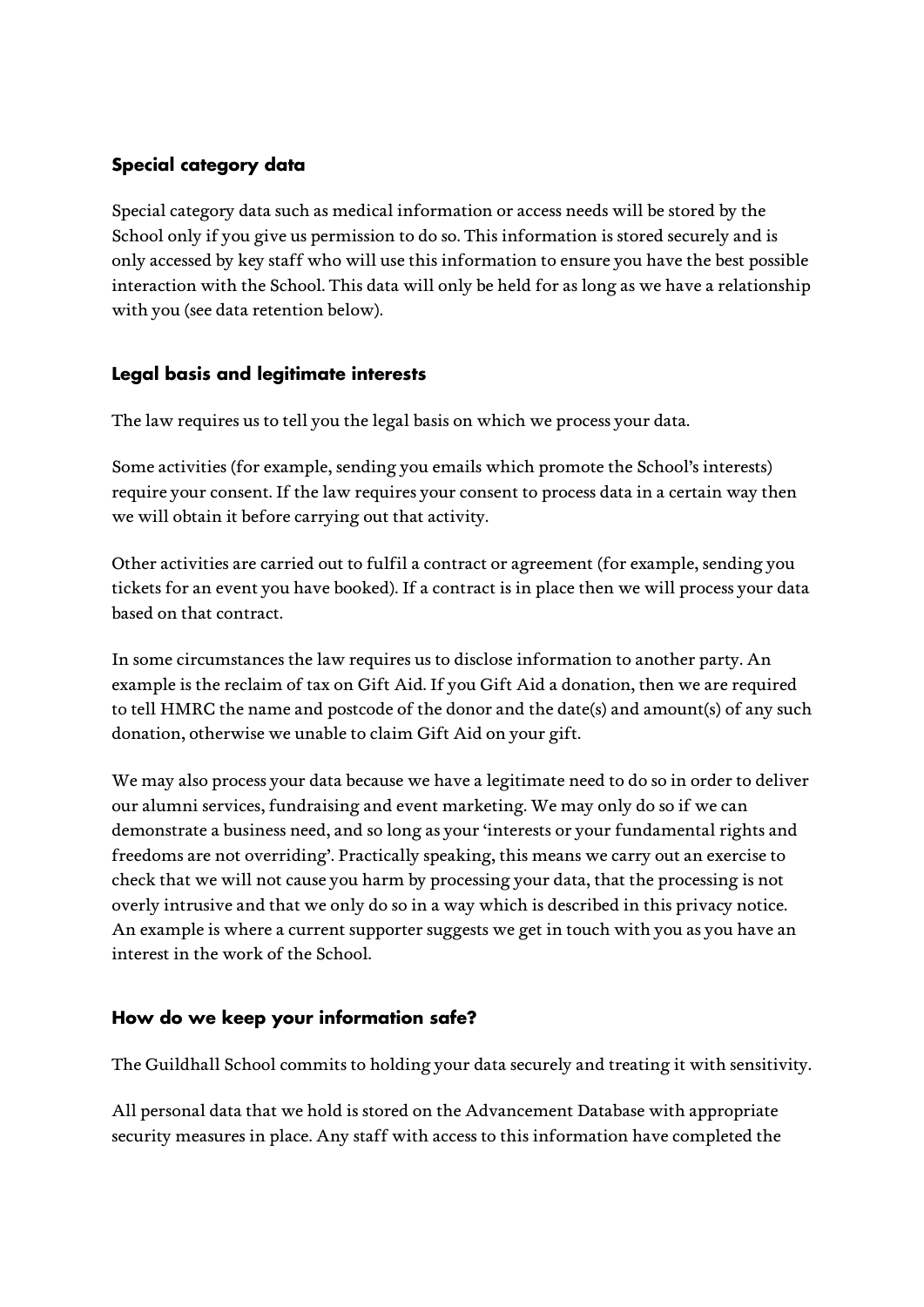City of London data protection training and further specialist database training with our data team. Our database can only be accessed by people who need it to do their job.

## **Do we share your data?**

The Guildhall School will never pass information to third parties except in the following cases outlined below. Under these circumstances, we always make sure that appropriate controls are in place regarding how your data is handled and will ensure they never use the data for non-Guildhall School of Music & Drama purposes. We will never sell your information to a third party.

Why we would disclose your data:

- We may need to disclose your information if required to by law (see above)
- To external service providers such as data processers/agents on our behalf, to help provide benefits and services. This may include email services to send emails and newsletters, mailing houses to send out postal letters and magazines, and companies to screen names and addresses to help keep addresses up to date, or to provide wealth screening (see above). A contract is always in place with a data processor to ensure they only use your data for the purpose we have requested.
- In order to facilitate media relations activity and the production of marketing material and alumni/donor communications, we may share your details with external agencies/freelance professionals who carry out these activities on our behalf. We only disclose information necessary to deliver that service and there will always be a contract in place to ensure your information is kept secure.
- The Advancement database is currently hosted externally by Blackbaud, a supplier of software for non-profit organisations. The service Blackbaud provides is strictly regulated in accordance with data protection legislation and adequate safeguards are in place to protect your data.
- We may need to share your data with our associated charity, the Guildhall School Trust, when it relates to the processing or acceptance of a donation. In this instance, we would only share information that enables the Trust to fulfil its statutory duties to the Charity Commission and Fundraising Regulator. When data is shared, it is done so in compliance with data protection law.
- We may share basic information on the attenders at an event with the host, alumnus or another person who has a volunteer role in the School and who has signed a privacy agreement with us.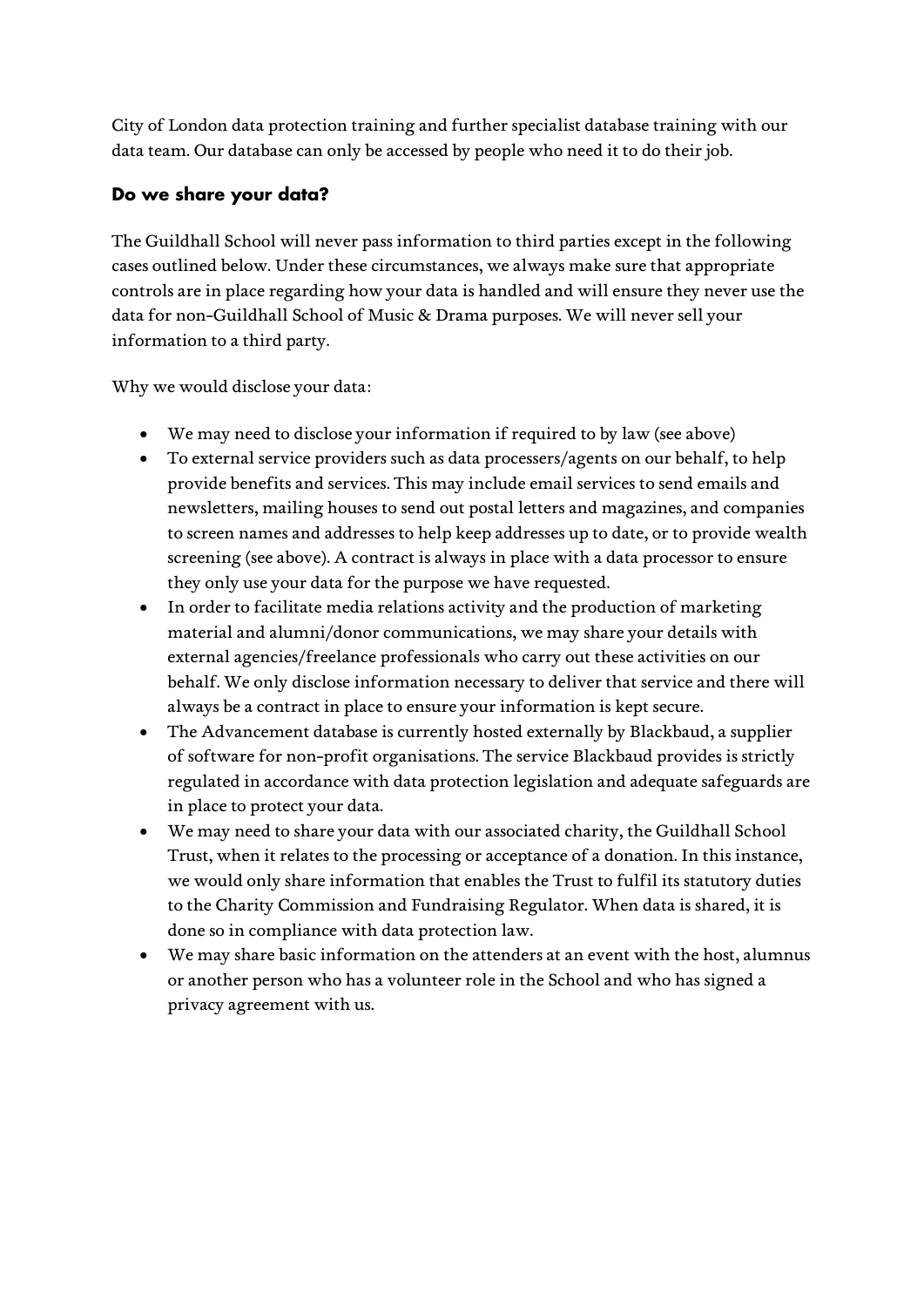## **How long do we keep your data?**

We will always try to ensure that the data we hold for you is up to date, reasonable and not excessive. We review our retention periods for personal information on a regular basis, and all data is retained in compliance with data protection law. Whilst we consider our relationship with our alumni, supporters and events audiences to be lifelong, we will only hold data relevant to carry out the work of the Guildhall School Advancement division.

## **How can you update your preferences?**

You can change your communication preferences at any time via our website: [www.gsmd.ac.uk/update.](http://www.gsmd.ac.uk/update) By completing or updating the form, you can give us permission to communicate with you via email, post and phone. We will record these preferences on our database and will use them to communicate with you.

You have a variety of rights in relation to your data. These are as follows:

- Where our use of your data requires consent, you may withdraw this consent at any time.
- Where we rely on our legitimate interest to process data, you may ask us to stop doing so.
- You may request a copy of the data we hold about you.
- You may update or amend the information we hold about you if it is wrong.
- You may ask us to change or stop the way in which we communicate with you or process data about you, for example if we are carrying out profiling (see above), you may ask us not to do so.
- You may object to the processing of your information for marketing purposes.
- If you are not satisfied with the way we have processed your data then you have the right to complain.

If you ask for us to stop processing your data entirely, we will delete the majority of your personal data from our database. We will only retain permanently the basic personal data that we need for institutional record and to ensure you are not added back on to our records in future. Please note, activities with a legal requirement such as processing Gift Aid donations may mean we cannot entirely stop processing your data.

Any significant changes to this Policy or to the way we treat your data will be communicated via the website or by contacting you directly.

If there is anything you are unclear about, please contact the Development Office. We will be happy to answer any queries you may have concerning this Notice or the way in which we process your personal data. If you are a donor or considering giving to the Guildhall School, you may also be interested in reading our [Donor Promise,](https://www.gsmd.ac.uk/support_the_school/our_supporters/our_donor_promise/) which outlines our commitment to you as a supporter of the School.